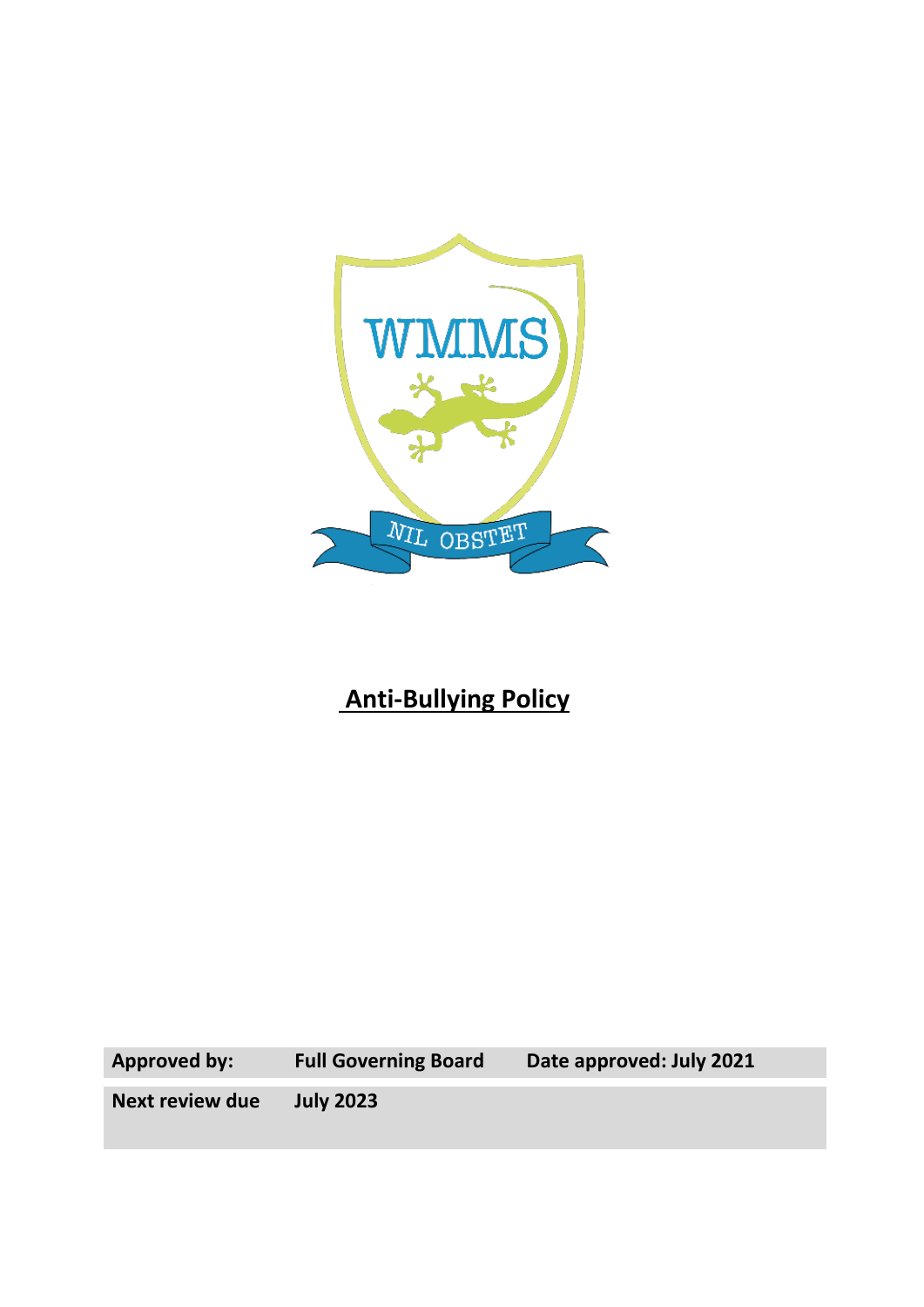**UNCRC Article 3: All organisations concerned with children should work towards what is best for each child.**

**UNCRC Article 29: Every child has the right to be the best they can be.**

## **What is bullying?**

It is important that we distinguish between, playground fall outs, individual acts of aggression and systematic intimidation. Bullying refers to an ongoing pattern of verbal, psychological and/or physical aggression that is targeted at a particular individual.

Children, as they grow, will seize opportunities to assert themselves. On one hand they will show leadership and take responsibility for themselves and others. On the other hand, they may seek to manipulate situations to their own advantage. This may range from simply playing unfairly, to controlling others by turning the group against them. In the latter case, the impact can be highly damaging for the victim.

We are therefore committed to:

- Being a 'Telling School' and so we take allegations of bullying very seriously
- Providing opportunities for children to show leadership and take on responsibility
- Teaching children to be "rewarding" playmates
- Implementing a 'buddy' system
- Exploring the issues of bullying within Jigsaw, our P.S.H.C.E. programme of work
- Considering the issue of bullying when designing our school spaces

#### **Aim**

Where allegations of bullying are substantiated, we have a clear responsibility to the children of this school and their parents to respond effectively and assertively. We will continue to listen and respond to bullying allegations until the issue is eradicated. The measure of the success of our intervention has to be the degree to which it stops the bullying.

# **PHASE ONE - The 'No Blame' Approach to Bullying**

# **Principles**

Bullying is an anti-social behaviour. We respond in a way, which will be helpful to the learning of improved behaviour. Increasing public humiliation or alienation from the school community is unlikely to be successful as it re-affirms the bully's low selfimage.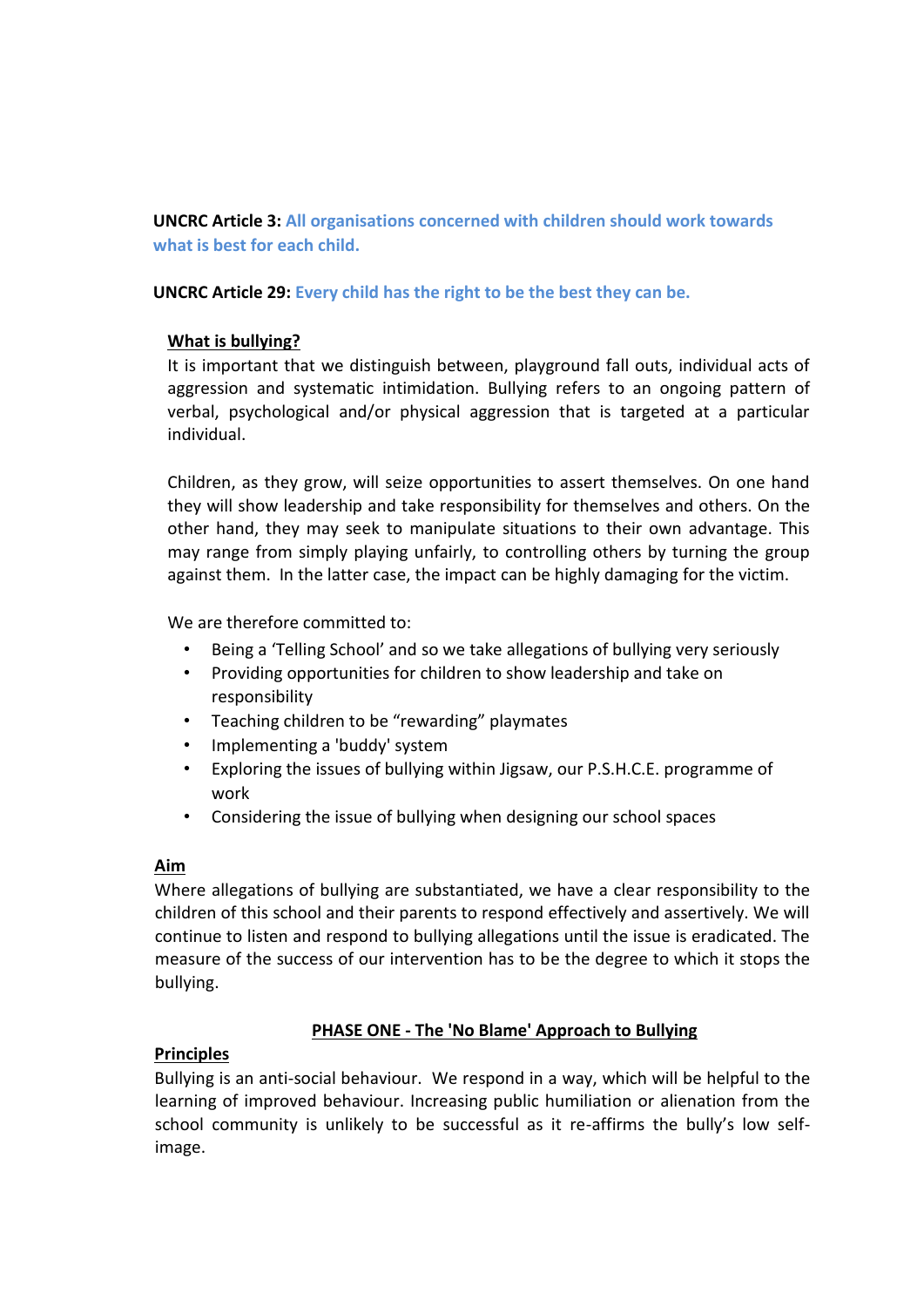This approach encourages all children involved in bullying i.e. the bully, colluders and bystanders to be given the opportunity to acknowledge that there is a problem, to understand the degree of distress suffered, to change their behaviour and to work towards improving the situation for the targeted child. "...it is only by the development of 'higher values' such as empathy, consideration, unselfishness, that the bully is likely to relinquish his/her behaviour and function differently in a social setting." We are proud to be a "Telling School".

In order to change their behaviour many victims are told to 'ignore it' or 'stand up for themselves', which makes them feel at fault and that it is their responsibility to stop the bullying. We must make sure that the victim understands that it is our responsibility to stop it. Targets of bullying must be re-assured that it is never acceptable to be bullied.

#### **What Children Can Do to Stop Bullying**

Deal with differences positively:

- Recognise that other people are not the same as us as they like different things, have different feelings and have different strengths
- Listen to other people's explanations and views
- Imagine how other people might feel about things
- Check that you have understood
- Be brave enough to say what you really feel to: Wrongdoers, your friends and your teacher and parents
- Be ready to help others who need it
- Be ready to forgive

#### **Procedure for dealing with a bullying incident**

#### **Step one: Interview with the targeted child**

When any member of staff (teaching and support), finds out that bullying has happened she/he starts by talking to the targeted child about his/her feelings. The member of staff does not question him/ her about the incidents but needs to know who was involved.

#### **Step two: Convene a meeting with the people involved**

The staff member arranges to meet with the group of children who have been involved.